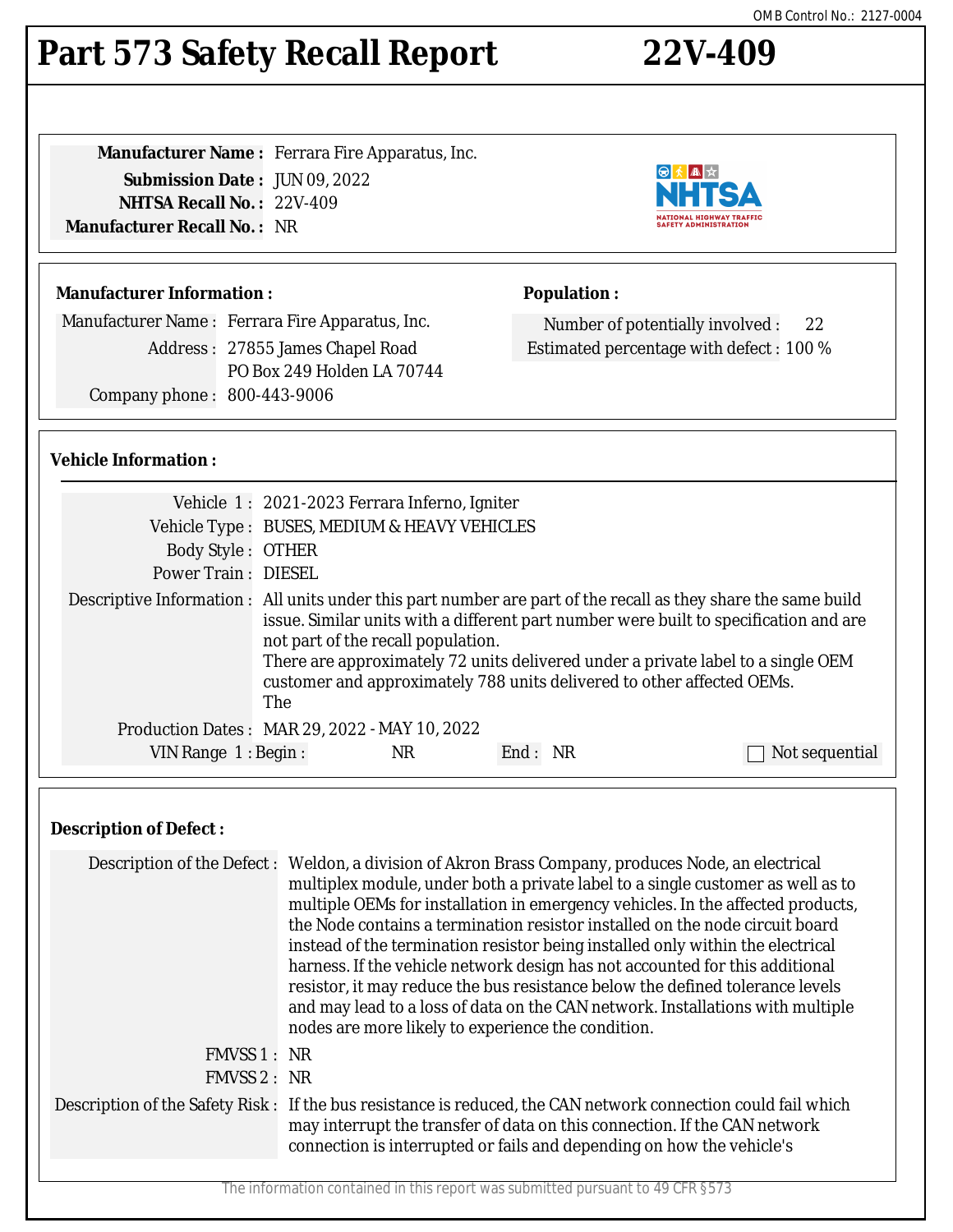### **Part 573 Safety Recall Report 22V-409** Page 2

| electrical systems are designed, it may impact the operation of various                                                                                                                                                                          |  |
|--------------------------------------------------------------------------------------------------------------------------------------------------------------------------------------------------------------------------------------------------|--|
| electrical loads controlled by the Node, including vehicle lighting, which may<br>increase the risk of a crash.<br>Description of the Cause: Due to a bill of material error, a resistor was installed in error on the printed<br>circuit board. |  |
| <b>Identification of Any Warning NONE</b><br>that can Occur:                                                                                                                                                                                     |  |

#### **Involved Components :**

Component Name 1 : NR Component Description : NR Component Part Number : NR

#### **Supplier Identification :**

#### **Component Manufacturer**

Name : NR Address : NR NR Country : NR

#### **Chronology :**

Refer to NHTSA Recall 22E-037 below for Weldon's chronology.

On April 29, 2022, Weldon was contacted by an OEM that described an issue with the CAN connection when installing the Node. Weldon was able to isolate the issue to the inclusion of the additional termination resistor on the circuit board. Weldon stopped the shipment of additional units. On May 2, 2022, Weldon reviewed the technical details affecting the Node to confirm the issue, considered whether the same issue impacts any similar products and decided to conduct a safety recall. On May 3, 2022, Weldon determined a recent shipment of a variation of the Node sold under a private label and to a single customer was also impacted. Weldon confirmed with the customer these units had never been installed in a vehicle and remained in the customer's inventory. Weldon secured all of the affected products from the customer's inventory and on May 4, 2022 reworked those units to remove the additional resistor.

On May 16, 2022, Ferrara Fire received communication from Weldon about recall 22E-037 for their V-mux Hercules HC Node 1.5. On May XX, 2022, it was agreed that Ferrara Fire should file a Part 573 May 16, 2022 – Escalated the issue to REV Group Management.